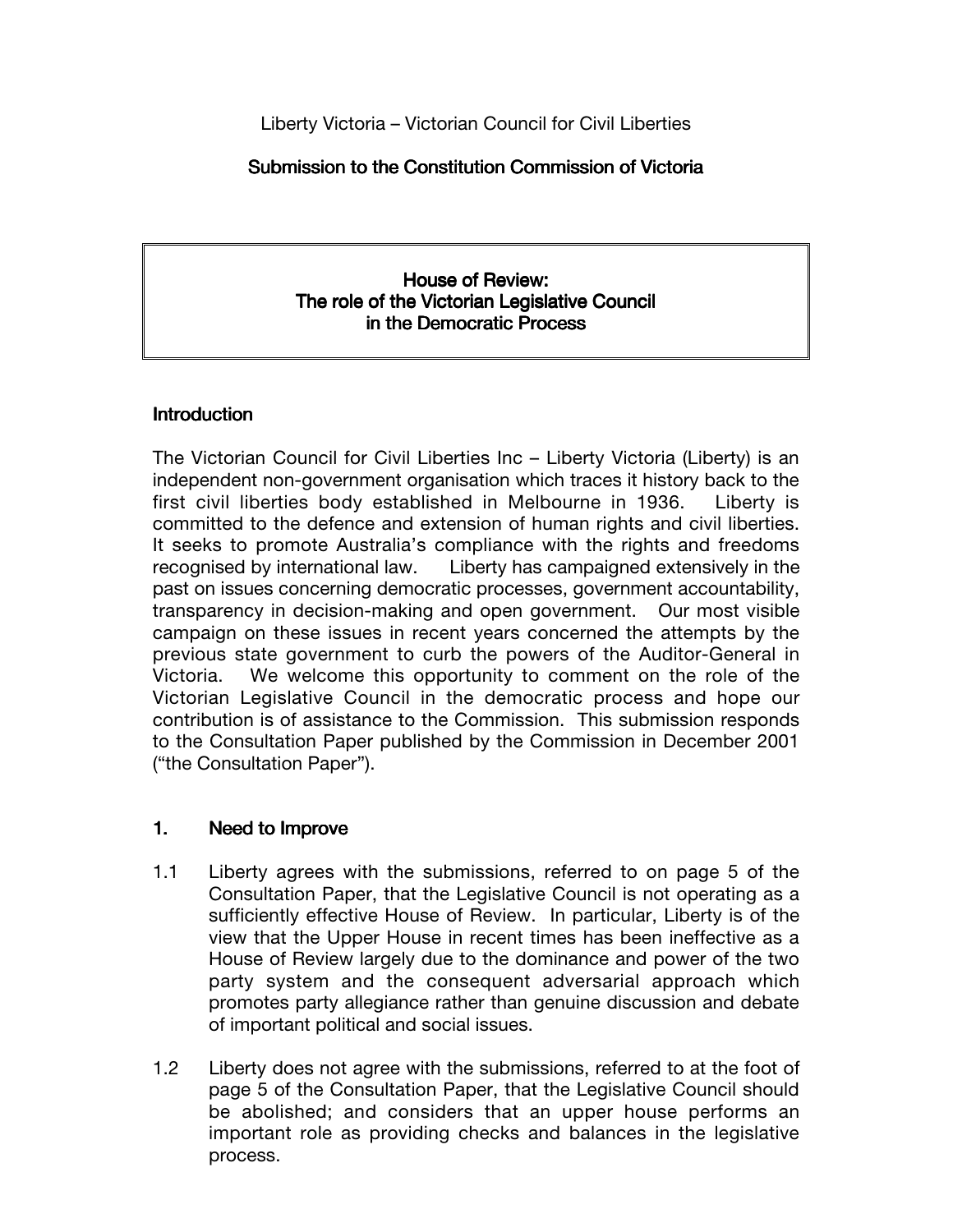- 1.3 Liberty agrees with the thrust of the submissions, summarised at the top of page 6 of the Consultation Paper. In particular, Liberty considers that, to act as an effective House of Review, the Legislative Council needs to:
	- Adopt a less partisan focus;
	- Articulate a broader range of interests including substantial minority interests.

## 2. Blocking of Supply

Liberty is of the view that the Upper House should not have the power to block supply.

## 3. Deadlock Mechanism

- 3.1 Liberty's view is that the Legislative Council should continue to have the power to block bills that have been passed by the Legislative Assembly (other than Supply Bills). That is to say, Liberty does not believe that the powers of the Legislative Council should be limited in the way, for example, that those of the House of Lords in the United Kingdom are limited. Although there is an argument that the government of the day should have the ability, perhaps after some delay for consultation and reflection, to force its legislative programme through, we think these arguments are outweighed by the considerations that the Legislative Council is democratically elected and performs a role as a House of Review. This role would be undermined if the Lower House could, in the end, always overrule the Upper House. There would be a risk that the Lower House would pay lip service to consultation with the Upper House if the Lower House could always force its proposed legislation into law.
- 3.2 We do not consider that a formal deadlock mechanism, such as the one that applies to the Commonwealth Parliament, is necessary. The Consultation Paper refers to reviving a Committee of Management, and we agree that that is a sensible proposal. But we do not believe it is necessary that there be a mechanism for resolving the dispute if, in the end, agreement is not able to be reached by means of the Committee. We consider that it is satisfactory to leave resolving the deadlock in these circumstances to the political process.

# 4. Role of Government Mandate

4.1 Liberty questions the usefulness of the concept of a "mandate" in the context of considering the Legislative Council's role as a House of Review. For while the Lower House will have been elected on the basis of certain policies promulgated at the last election, so too the members of the Upper House will have been elected to review on the basis of their policies. In these circumstances it is difficult to sustain the argument that members of the Legislative Council should defer to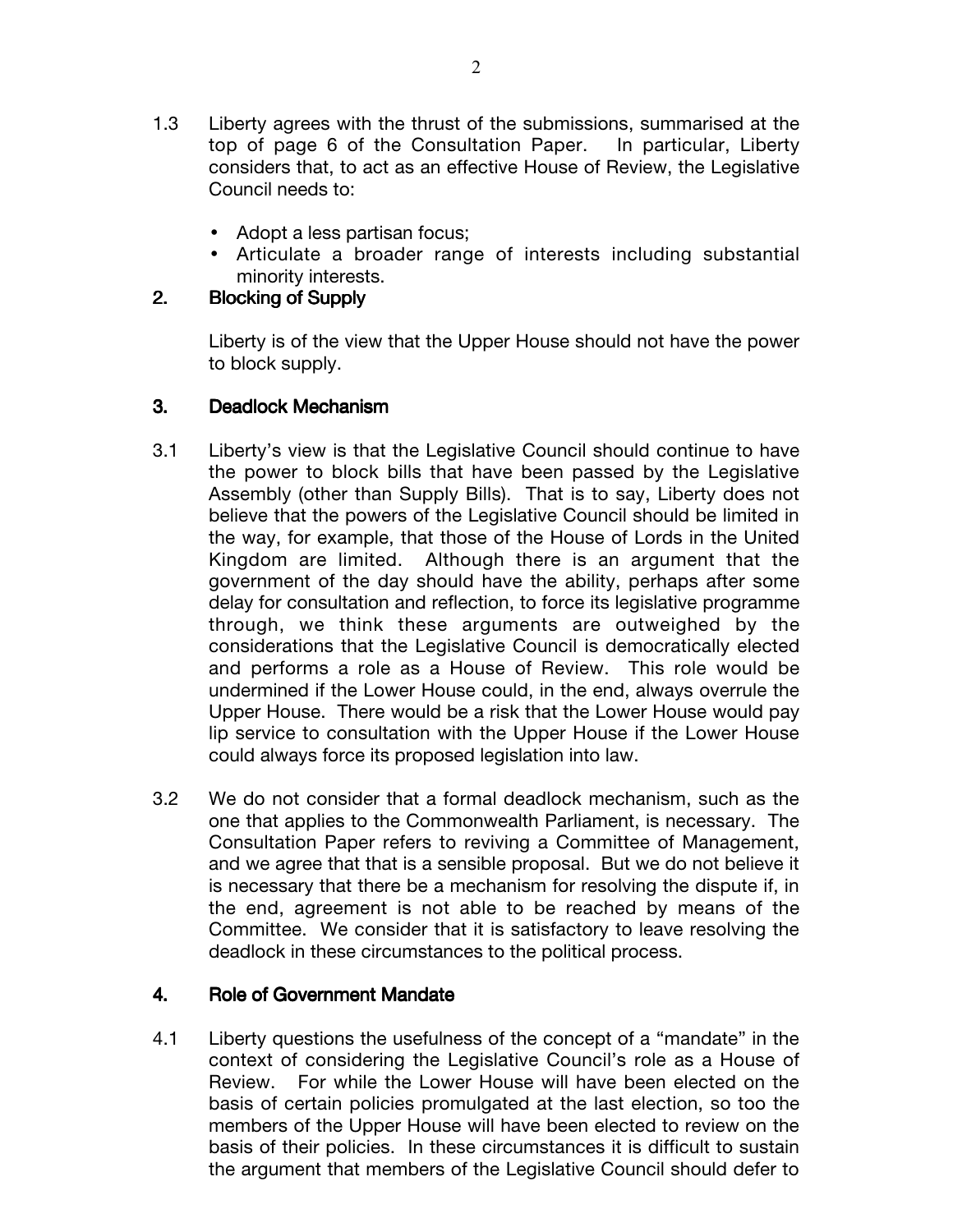the policies of the majority party in the Legislative Assembly in reviewing proposed legislation, rather than act in accordance with their own announced policies. In any event, the concept of mandate loses utility once one moves to areas where there was no specific policy announced at the last election.

#### 5. Greater Use of Committees by a House of Review

- 5.1 Liberty believes that the Upper House should act as a house of review, both of the Lower House and of executive action. In order to assist the Upper House's function as a house of review it should be able to monitor and review executive power, particularly by use of committees such as the Expenditure Review Committee and the Scrutiny of Acts and Regulations Committee.
- 5.2 This means the necessity to properly resource committees to enable members to carry out their functions, including holding public hearings and forums, obtaining expert reports and using other consultative measures as required by the nature of any given piece of legislation before the House. The financing and resourcing of committees needs to be guaranteed, proper committee functioning should not be dependent on government whim, prejudice or cost-cutting. Guaranteed funding of committees would also assist independents and minor party representatives to participate in the review function as it reduces the prospect of only major parties having the resources to participate.
- 5.3 Liberty considers that the state committee system should be closer in operational terms to the federal Senate committee system. This means that if a particular inquiry requires evidence from a Minister from the Assembly then that Minister should be required to appear before the committee.
- 5.4 Consideration also needs to be given to committee process, with a view to looking at the creation of permanent committees, when and how ad hoc committees are necessary, how they are constituted and who has the power to initiate inquiries. The Committee system whilst maintaining accountability and transparency to the people, must be made more independent from the government of the day.
- 5.5 In addition, Liberty believes that in scrutinising Government activities, policies and legislation, Council committees should be guided by the principles expressed in the Universal Declaration of Human Rights and the International Covenant on Civil and Political Rights.
- 5.6 Further, an aspect of public life that requires increased attention is the ethical standards of our public officials including politicians. In an ideal world, Council committees would play an important role in fostering and safeguarding high ethical standards in public life.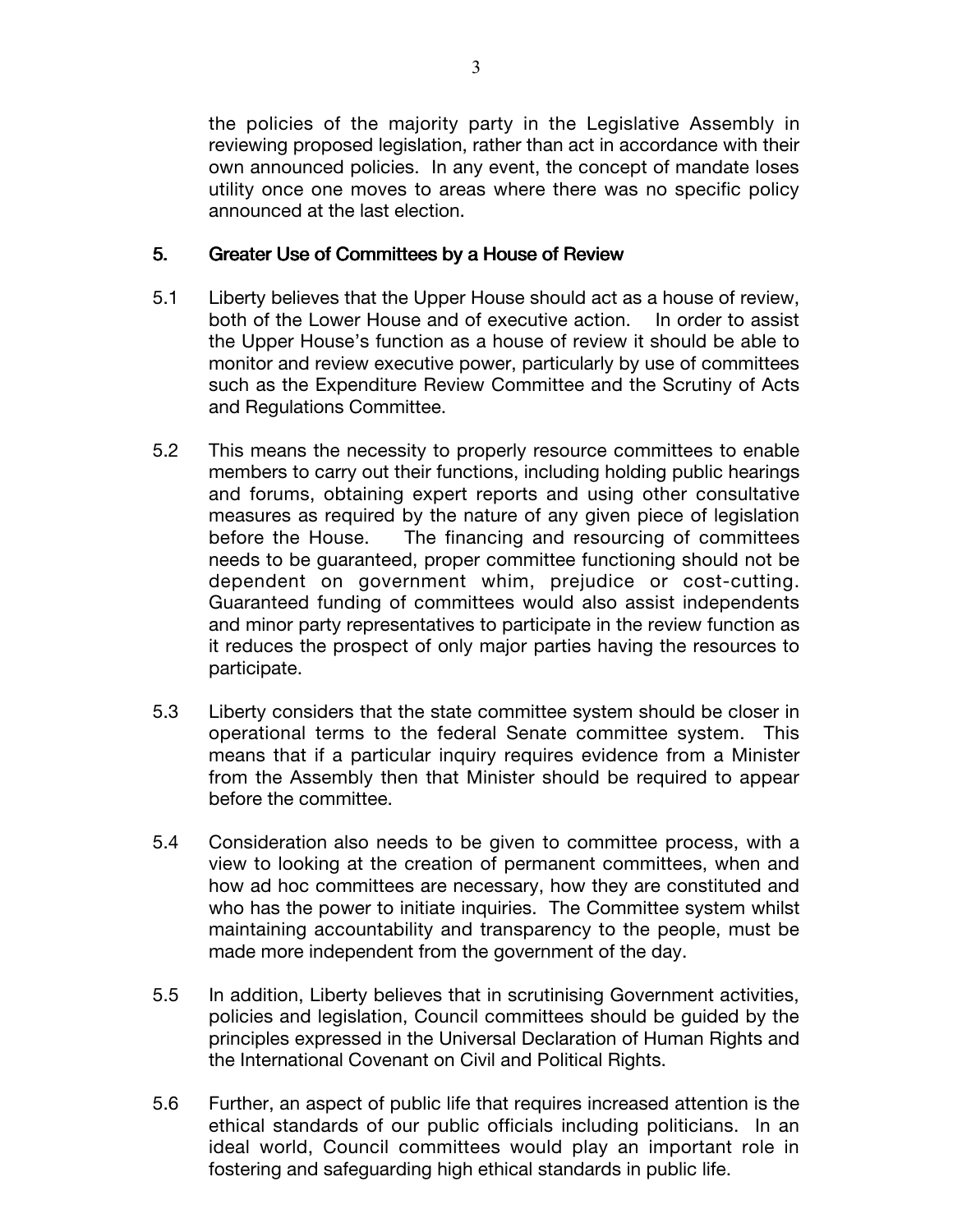#### 6. Ministers in the Legislative Council

- 6.1 In Liberty's view, the present structure, whereby members of the Legislative Council are eligible to be appointed Ministers is satisfactory and does not require change. It has the advantage that some Ministers are available themselves to introduce Bills and answer questions to the Legislative Council. Removing Ministers from the Legislative Council may have the effect of detracting from the Council's status as a chamber of equal importance as the Assembly. It may make it harder to attract quality candidates as members of the Upper House; and it would reduce the pool from which Ministers can be drawn and thus potentially the quality of Ministers.
- 6.2 Liberty is supportive of the proposal that Ministers from the Lower House be able to address the Upper House on Bills and other matters within their portfolio.

## 7. Term of Election of Members of the Legislative Council

- 7.1 Liberty believes that in order to make the Council more democratic and reflective of the views of the electorate, the Council should go to the electorate at the same time as the Assembly. In order to overcome the ability to call an election to suit the incumbent party, fixed terms should be introduced for both Houses of Parliament (subject to the calling of an early election in the event that the government loses the confidence of the Lower House and no new government can be established).
- 7.2 We consider that the current term for members of the Lower House four years - is appropriate as the fixed term for members of both House of Parliament.

## 8. Fixed Term for Parliament

8.1 See 7.1, 7.2.

## 9. Re-election of Members

9.1 Liberty does not consider that there is a need to limit the number of terms which a member is permitted to serve.

## 10. Voting System for the Upper House

10.1 Liberty is of the view that there should be several multi-member electorates for the Upper House, elected by a system of proportional representation and with a sufficient number of members per electorate to secure a strong level of representation of substantial minority views.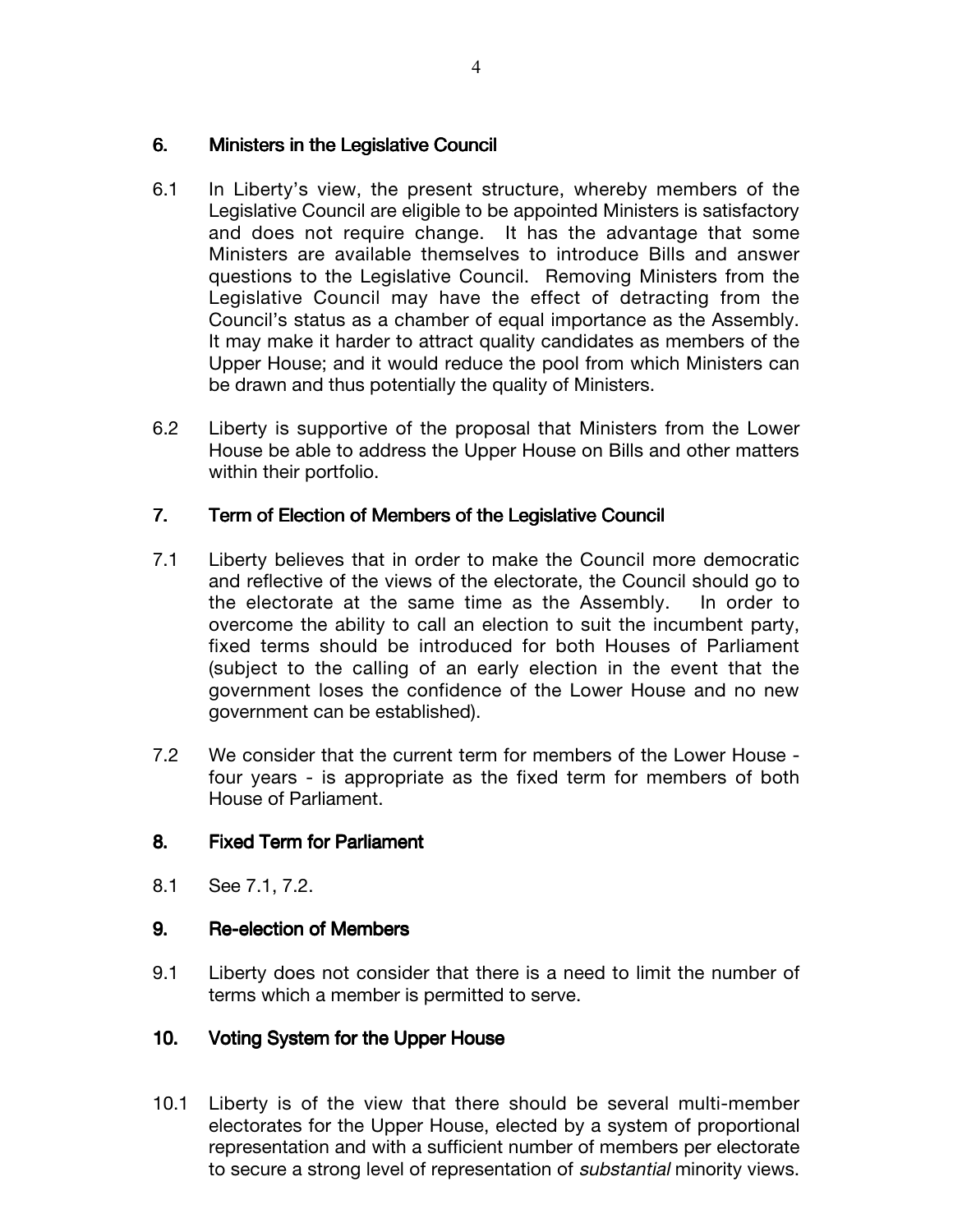We do not consider that it is essential that each electorate have the same number of members, but it is fundamental that, consistently with the principle of "one-vote one-value", the ratio of members to electors should be constant. In determining the number of members for each Upper House electorate, care must be taken that the "quota" (the percentage of the vote required for a member to be elected) is not too high, because this will make it difficult for substantial minority interests to gain representation.

10.2 We believe that if the Upper House is to function effectively as a House of Review then it should not be dominated by a political party whose actions it is to review. Liberty thus favours a system that is less likely to entrench the dominant political party in the lower house as the dominant party in the upper house.

## 11. Voting Method

11.1 As indicated in 10.1 above, Liberty favours a proportional representation system of voting. We consider that this system is likely to increase the representation of substantial minority views in the Legislative Council, which would increase the prospect of the Council fulfilling a different role to that of the Legislative Assembly. That role is not limited to acting as a House of Review but also as a forum for the expression of views which may not be represented at all in the Lower House, as a consequence of the system of voting for that house, which makes it difficult for people to be elected who are not members of the major political parties.

## 12. Referenda

- 12.1 Liberty considers that the fundamental elements of the Constitution should be entrenched in some way, for example by requiring that amendments be passed by a special majority of both Houses of Parliament. We suggest that the special majority should be greater than 50% of the number of members: for example, two-thirds of the number of members. (The two-thirds majority is not required for provisions which can be described as merely "machinery provisions").
- 12.2 The concern with entrenching these provisions so that they can be changed only by referendum is that, as the history of failed referendums at the Commonwealth level demonstrates, it is notoriously difficult to effect change by referendum. Introducing this amendment mechanism would be likely to stultify future changes to the Constitution which may be desirable.